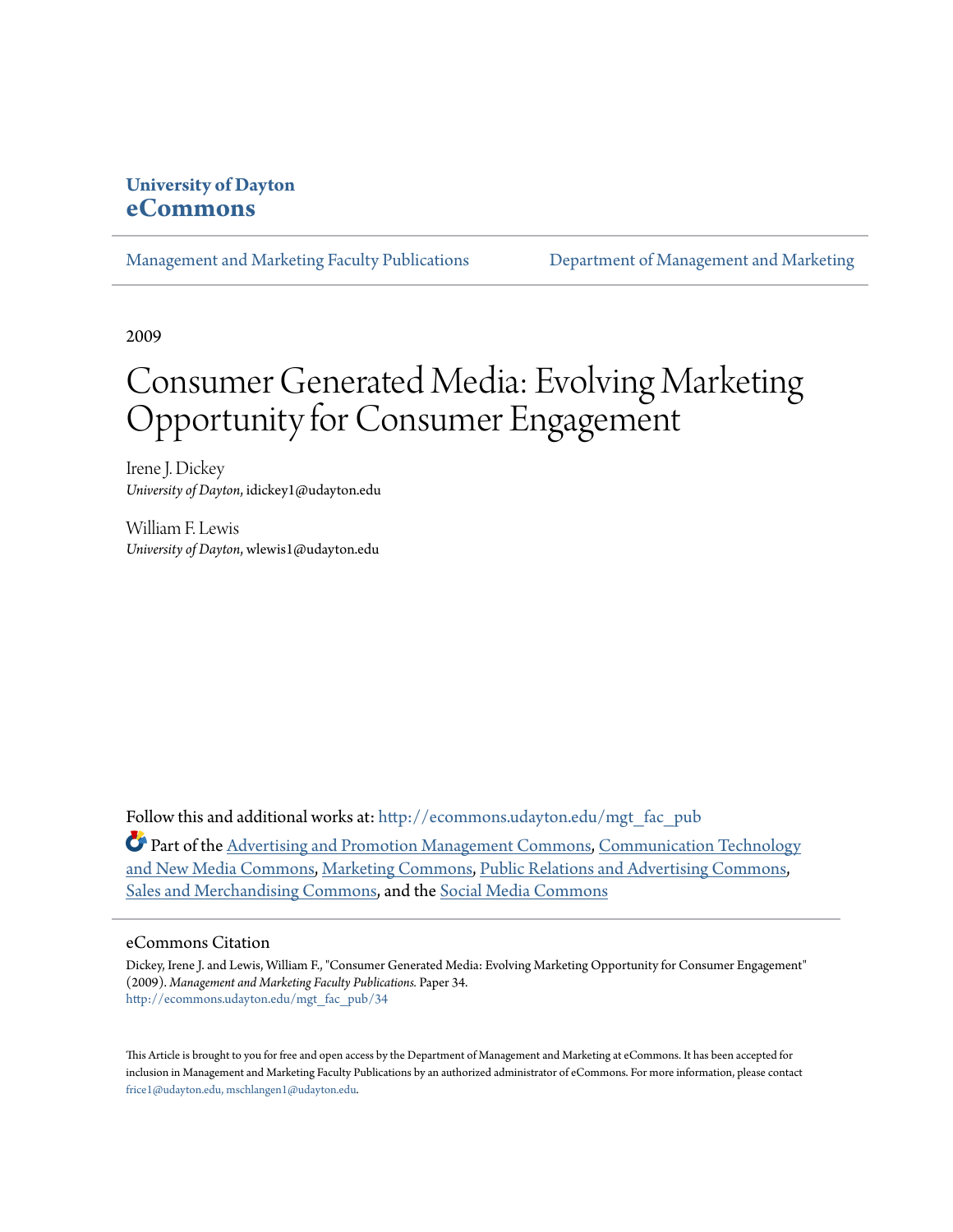## Consumer Generated Media: Evolving Marketing Opportunity for Consumer Engagement

Irene J. Dickey, University of Dayton William F. Lewis, University of Dayton

*This paper examines consumer-generated media (CGM), (also called user-generated Web sites or social media) and the evolving and broad consumer behaviors associated with it. CGM Web sites have evolved rapidly during the last few years, but so have consumer behaviors and subsequently marketing tactics and future potential opportunities. Marketers should be aware of the characteristics of this type of website and understand how they are being used by consumers and other practitioners. CGM sites are primarily used by consumers to connect with others for many reasons. This connectivity, also called engagement, appears to be an opportunity for marketers to connect with consumers in a ways that are more relevant and targeted. The paper concludes with insights and recommendations for utilization of CGM by practitioners.* 

#### **Introduction**

This research paper explores some of the ways consumers (teenagers as well as parents) are using Consumer Generated media (CGM). Also explored are some of the ways that marketers can adapt their marketing communications to take advantage of the evolution of CGM sites, and integrate them into their marketing programs. This paper details the history and evolutionary development of CGM sites and the behaviors of consumers with regards to CGM.

Recently, considerable research has been devoted to investigating e-commerce marketing programs such as e-tailing, email campaigns, blogs, online advertising, and even mobile commerce. (Luk, et al. 2002) It is clear, that research has improved our understanding of how these new and emerging technologies, as well as their related marketing tactics, are influencing customer behavior (West 2005, Palser 2005, and Watson et al., 2002). On the flip side, marketing is being influenced by consumers and their behavior on CGM sites. Several studies have shown that online tactics may be effective in influencing customers in positive ways (Bierma 2002). Internet marketing is a subset of e-commerce that focuses on the application of the Internet to the marketing component in an organization. It is well-known that the Internet has many unique properties to assist organizations in performing marketing functions more effectively and efficiently (Hofacker 2001, Bierma 2002, Newsweek 2006). Many firms have realized that it is an effective method of differentiating goods and services (Trudell and Kolkin 1999), and a powerful tool to build relationships with current and potential customers (Kalakota and Robinson 2000). Other researchers have found that the Internet can be used for positioning the organization itself in the e-environment (Cho, Yong-Sauk and Jae-Chase 2002), tapping into global markets more easily (Donada 2002), and can fundamentally alter the way many companies do business (Krishnamurthy 2003). One

significant change is the ability to transform how companies communicate and establish relationships with their customers (Sterne 1996). It is well known that the Internet continues to provide an increasingly effective and lucrative resource for not only selling products and communicating with customers, (Bradlow and Schmittlein 2000, Hemple 2005), but also to gather useful information from customers, and provide after sales support or other customer retention efforts (Bakos 1997, Hoffman and Novak 1996). Blackshaw (2005) reports that CGM, like other forms of online communication, leaves a digital trail that is highly measurable. As such, the Internet is a rich source of managerial information that assists in market research and decision making (Vikas, Manz and Glick 1998, and Haubl and Trifts 2000). The value of an online presence goes beyond these more obvious benefits. On CGM, and most other Web sites, visitor and customer information can be harvested via metrics, providing insights into customer behavior, demand, customer perceptions, language, and so on (Burton and Walther 2001, and Maxwell 2001). Such rich information allows for individualized and customized marketing strategies, as well as the ability to target diffused and scattered customer groups (Dreighton 1996). For example, Kalyanam and McIntyre (2002) identified ways in which e-marketing might change long-accepted marketing practices. This research specifically addresses the growing attention of consumers and marketers to CGM sites. (Siegel 2004) It is important here to clearly define CGM. The need to better understand CGM is underscored by Watson"s (Watson et al. 2002) contention that people use the Internet today to do more than just buy products. Increasingly, people are using the Internet, as well as CGM to be a part of special interest communities, to network with friends, to stay informed on various topics, to perform personal services (e.g., banking, trading stocks), to interact with various organizations and to entertain themselves. (Horrigan 2002) Consequently, in this paper we explore CGM sites and their use by consumers and their application in marketing programs. Specifically, this paper will define CGM, identify current and emerging forms of CGM, reveal the value and utility of CGM to consumers and marketers, consider related marketing applications, and finally address global efforts and implications in CGM. These findings and observations should be of interest to both marketing practitioners and academics.

#### **CGM Overview**

Smith (2006) suggests that the Internet is still evolving, with the latest "killer application" (killer ap) being social engagement. Social engagement is a key characteristic of CGM. Perhaps the simplest way to describe CGM is to provide well-know examples. Facebook, MySpace, YouTube, Craigslist, Angie"s List, and PhotoBucket are among the most used by consumers today.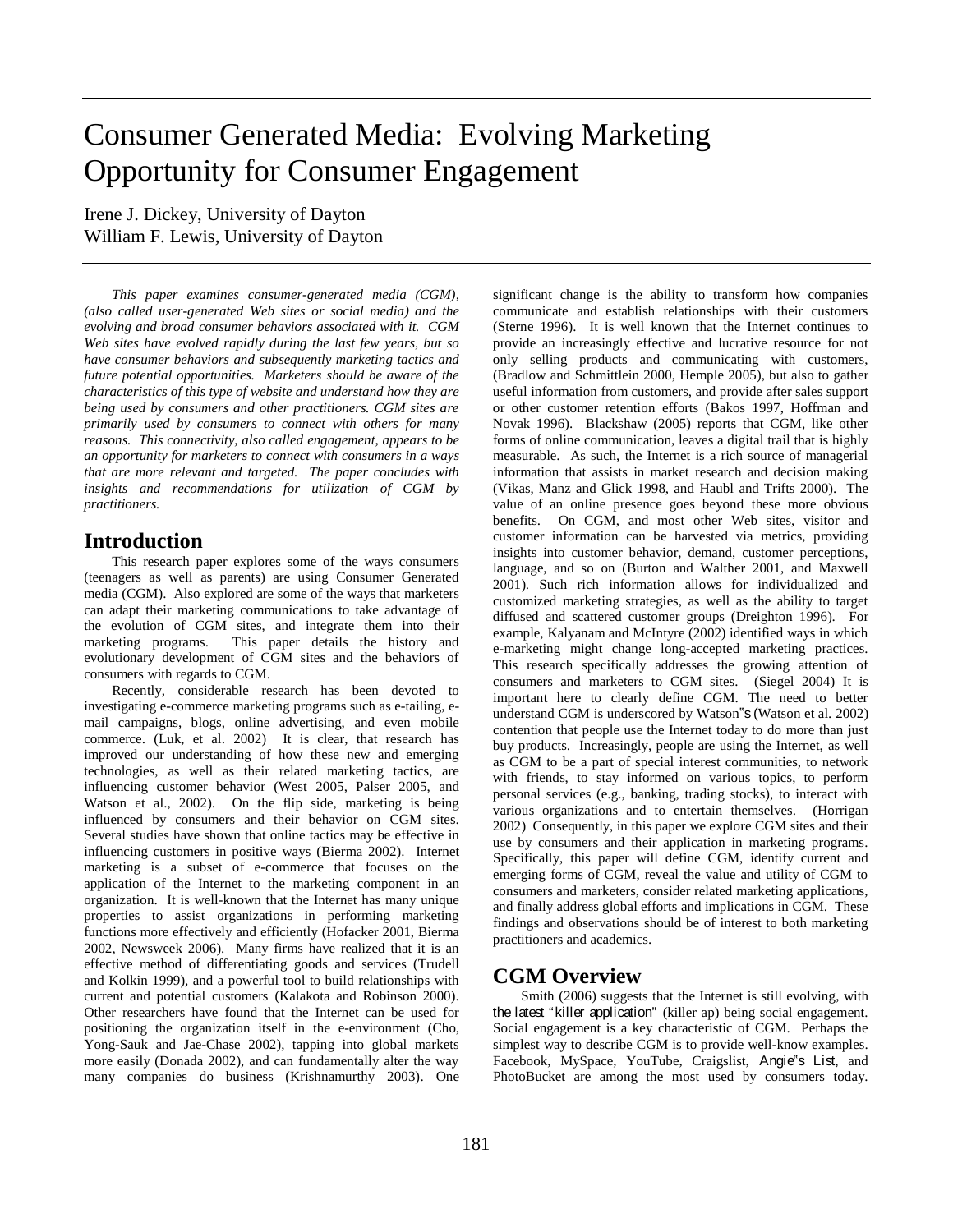Examples of CGM include blog entries, consumer e-mail feedback, message board posts, forum comments, personal Web sites, and personal e-mail. Other examples include wikis, raves, profiles, networks, and mailing lists (Hart and Blackshaw 2006). CGM is imprecisely defined and refers to "…just about any website powered by the user on a constant and mandatory basis" (Levy and Stone 2006).

However, CGM spaces are far different from a traditional website. The structural and interactive features of weblogs would seem to foster ongoing discussions between their authors and readers, making them more dialogic in nature than traditional Web sites, and therefore provide greater relationship-building potential (Seltzer and Mitrook 2007).

CGM is also referred to as Web 2.0 in the popular media. Unlike paid media, CGM is created and driven by consumers, and is advancing as a major consumer resource as well as an activity for socializing and connecting with others in order to obtain desired information. The central idea is "harnessing collective intelligence" (Surowiecki 2005, as cited in Levy and Stone 2006). A good early example of a CGM site is Craigslist, an online community bulletin board where millions of consumer go to peruse "classified-ad" listings to find jobs, apartments, concert tickets, buy and sell goods and services, and more. It operates like a flea market. In doing so, they connect with millions of people who provide postings in a self-service, community-moderated marketspace. Managed by a small staff of 19, Craigslist is the seventh largest website in the world (Levy and Stone 2006). Table 1 describes the most common forms or types of CGM.

**Table 1. Most Common Forms or Types of CGM**

| <b>Form or Type</b>        | <b>Description</b>                                                                                                                                              |
|----------------------------|-----------------------------------------------------------------------------------------------------------------------------------------------------------------|
| <b>Blogs</b>               | Website where entries are written in<br>chronological order and displayed in<br>reverse chronological order.                                                    |
| Message Boards/<br>Forums  | Web application for holding discussions,<br>and posting user-generated content.                                                                                 |
| <b>Review/Rating Sites</b> | Website where product/company reviews<br>are posted by experienced consumers.                                                                                   |
| Direct Company<br>Feedback | Media vehicle allowing consumers to<br>provide direct feedback to companies.                                                                                    |
| Third Party<br>Web sites   | Website where smaller yet active groups<br>of consumers generate comments such as<br>Complaints.com and My3cents.com.                                           |
| Moblogs                    | Mobile-enabled blogs that let users post<br>photos from anywhere.                                                                                               |
| Vlogs/Video blogs          | A blog that contains video.                                                                                                                                     |
| Podcast                    | A digital media file, or a series of such<br>files, that is distributed over the Internet<br>using syndication feeds for playback on<br>portable media devices. |

#### **CGM and Consumer Behavior**

To consider the scope of consumer usage of CGM, let us consider some of the most well-known sites. MySpace.com is visited by 65 million people, as well as a growing list of marketers wishing to connect with them (Levy and Stone 2006). Facebook has over 50 million members; and, each day, 35,000 videos are added to YouTube, with around 30,000 visitors viewing millions of videos daily (Levy and Stone 2006). Flickr is another popular CGM site, with 2.5 million members who have a passion for sharing photos. Flickr was recently purchased by Yahoo. CGM site Google Video lets users load videos; and even sell them.

It is well known that electronic communication is one of the most ubiquitous developments that has evolved on the Internet. The urge to communicate is a dominant human characteristic now made simpler with email, instant messaging, bulletin boards and other CGMs, as well as and other Internet services. These are fast, geographically unbounded, cheap, and reliable. Consumers and various organizations are using them at increasing rates (Siegel 2004). Information access, gaming and entertainment, and purchasing are among the most common reasons consumers go online. CGM can offer many of these experiences.

Hart and Blackshaw (2006) have identified key factors that determine whether consumers will adopt CGM. These factors include consumers" ability to learn about other consumers" product or service experiences, the availability of CGM sites of interest, the ease of finding appropriate CGM sites, and the odds that consumers will actually post their own product experiences on CGM sites. One benefit of GCM is that it satisfies some consumers" need for a sense of community (Dickey 2006). CGM can often provide a platform for such a need. The key to building a successful CGM is to create a sense of belongingness, or community among members (Old 2001). The concept of community includes a CGM site"s ability to nurture desired relationships among participants. Hart and Blackshaw (2006), and Clark (2001) explain that, at the core of CGM sites are virtual communities, where, as in physical communities, members come to know and trust each other. Smith (2006) suggests that "…community and engagement might be accomplished if a site actually facilitates shared moments of self-expression." Rand (2006) reports that GDM sites grow because they provide information consumers might not otherwise find on their own. The sites are organized like a "superstore" with aisles that you just walk up and down, looking for products, information, and people.

In all of this communication and engagement, the consumer behavior that might be of most interest to marketers is that consumers communicate frequently about products and brands; and that information is of major importance to many marketers. In fact user recommendations and brand affiliations that are going on inside the CGM sites are of the utmost interest to marketers as they seek out methods to harvest and exploit this information (Klaassen 2007). Klaassen (2007) reports that marketers are already starting to recognize the frequency with which people report their affinities for brands on CGM sites such as social nets, blogs and personal web pages—and they understand that consumer reviews and trusted recommendations are increasingly important marketing factors. Indeed, CGM site Facebook has developed applications devoted to displaying consumers" favorite brands, purchases and tastes.

So CGM communities provide value akin to the value of word-of-mouth; but where that word can span the globe and is limited only by the size of the online network (Hart and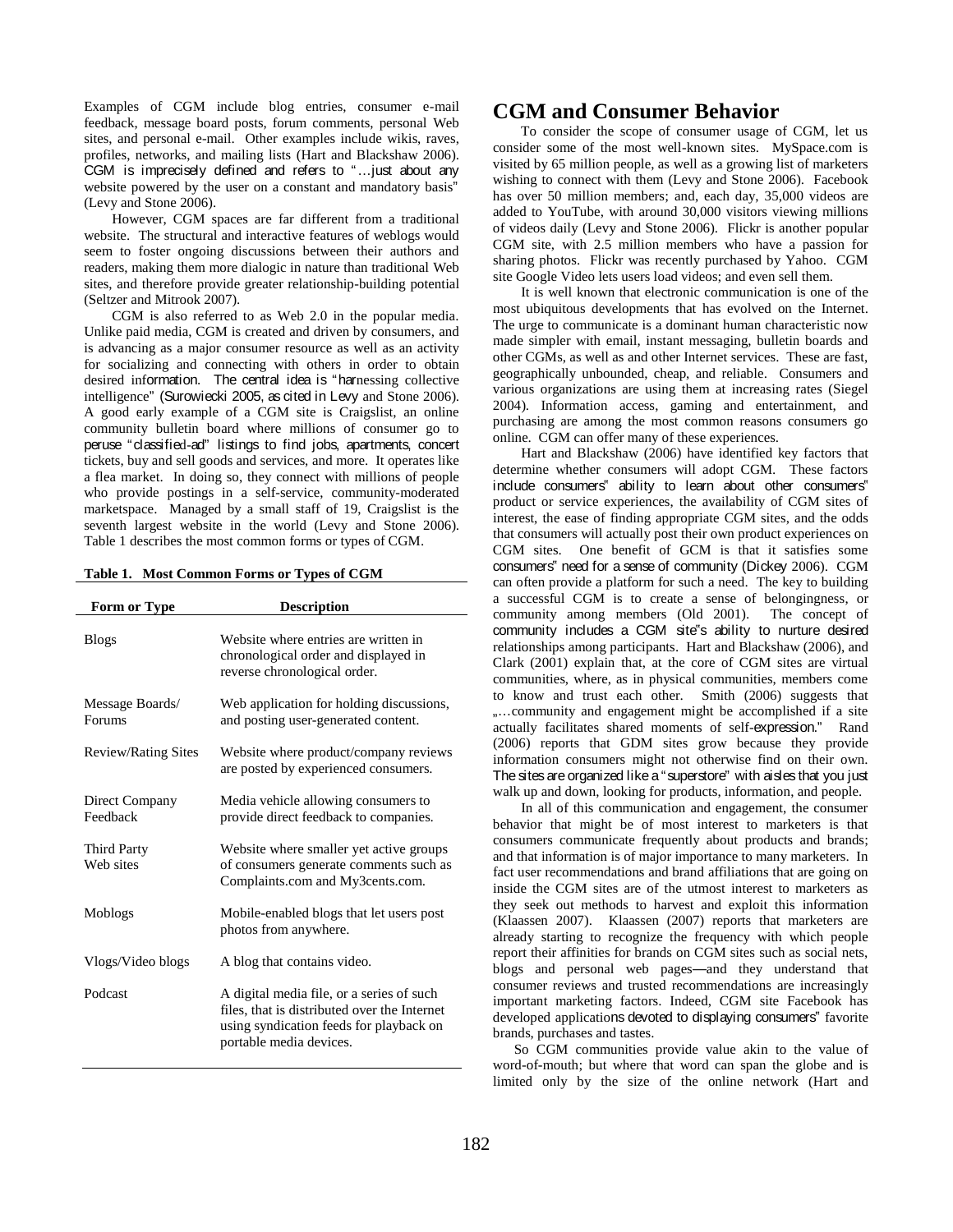Blackshaw 2006). Lenhart (2007) reports that one of the most influential consumer segments propelling the CGM movement is teenagers. MySpace grew to 50 million members in a little over two years. Sites like MySpace, Facebook and PhotoBucket have between 50 percent and 90 percent more visitors aged 12 to 24 than the Web as a whole (Morrissey 2006).

On CGM, content creation is a common behavior and this behavior by teenagers continues to grow, with 64% of online teenagers ages 12 to 17 engaging in at least one type of content creation. (Duyn 2006) Girls continue to dominate most elements of content creation with approximately 35% of all teen girls blogging, compared with 20% of online boys, and 54% of wired girls post photos online compared with 40% of online boys. Boys dominate the posting of video content online, however, and are nearly twice as likely as online girls (19% vs. 10%) to have posted a video online.

Content creation is more than just about sharing creative output, it is also about participating in conversations based on that content. Almost half (47%) of online teens have posted photos in places where others can see them, and 89% of those teens who post photos say that people comment on the images at least "some of the time" (Morrissey 2006).

In response to this increased usage by teens, is increased usage by parents. 87 percent of parents of teenagers are online. This number is at least 17 percent more than average adults. The most common behaviors for parents of teens is to check up on and regulate their teens' media use, including the Internet, as well as television, and video games (Macgill 2008).

CGM sites are increasingly being used in the workplace, and with good cause. Indeed, Starcom MediaVest Group launched a network of their for their employees called SMG Connected, where more than a third of the company's workers (2,060) have created their own pages where they can post profiles that outline their jobs, list the brands they admire and describe their values by choosing from words such as "creativity" and "humor." The objective of providing such a space was to give employees a way to connect over the Internet, and around the globe. SMG Connected was created, in part, because these employees were already engaged in the same type of activity on their own. More and more internal networks are being created not only to connect employees, but to mine for in-house expertise, discover new recruits, and share information within their own walls (*BusinessWeek* 2007). Organizations not only hope to leverage their employees skills and contacts, but they also hope that all that collaboration will cut out time that's now spent mailing documents and e-mailing comments. The idea is that, in these spaces, employees can archive research documents, share calendars, chat, and blog; all the while saving time and money.

*BusinessWeek* (2007) reports that it is not just teens and Generation Y that is using CGM, but that more 30-plus employees are signing up with Facebook to trade daily updates with colleagues and friends. At Ernst & Young alone, 11,000 workers now have Facebook accounts, many of whom are over 30. LinkedIn, a professional networking CGM site is building lists of contacts from among the 13 million professionals.

There is little academic research revealing the state of CGM site usage globally, yet news of its emerging popularity and some of the threats that come with this growth continue to be reported in the media. The use of blogging continues to expand globally, with video-sharing spreading worldwide. These CGM sites are used by consumers globally to express ideas and exchange information and

are a popular and accessible medium that can accommodate many different types of people, opinions, and activities. A site similar to YouTube is Paris-based Daily Motion which counts approximately 9,000 new videos, and over 16 million page views daily. Although this site came online before YouTube, YouTube achieved 9.1% reach there, compared with 10.3% for Daily Motion (Carlin 2006). The Daily Motion site is now available in six languages and others similar sites have emerged, such as Germany's MyVideo and Israel's Metacafe. CGM in Japan appears to mostly mean text-based media. Recently, Japanese consumers have begun using YouTube to upload their favorite material. However, instead of creating home or self-produced videos to share with the world (as was the YouTube creators" original goal), the vast majority of material uploaded onto YouTube in Japan is comprised of pre-existing television clips. Globally, there are both similarities and differences among cultures in their adoption and use of CGM. Over the past decade the use of CGM on the Internet has substantially increased, resulting in the fact that American consumers have become more sophisticated and specific in their use. On the other hand, CGM is a relatively new phenomenon in Europe and Asia. While the number of users is less, many of the users in Europe focus on politics, or challenging traditional media (Johnson 2004). Examples include the EU Referendum Blog, and Biased BBC, which focuses on political skepticism and media inaccuracies, respectively. Much of the information about CGM in Europe and Asia focuses on political thought, and challenges to traditional culture. Clearly, there is significant opportunity to conduct additional research in the area of global CGM usage.

#### **Conclusions and Recommendations**

In order to use CGM as an effective marketing tool, marketers will need to analyze the value of this media by weighing the benefits versus the costs. It is clear that that their popularity for spreading information is growing rapidly; yet there are risks at hand. Marketers might successfully influence the consumer content and postings and also gain better understanding of consumers" attitudes toward their products, services, brands; and even the competition. On the down side, CGM tactics might be time-consuming, requiring regular management, as well as have the potential for candid, sometimes negative remarks about an organization or product. It is this lack of control that may be the biggest fear of marketers considering using CGM. While it is clear that CGM can be used to send and receive information, there is little substantiated research providing evidence as to their effective use. In the absence of valid studies, marketers must rely on cases and examples from industry to gauge their potential success. Although it would appear that the more a marketer enables person-to-person communication, the more opportunities there are for individuals to influence each other, but the nature of that influence might be questionable. As the business models for popular CGM sites morph into advertising business models, their media kits provide a substantial amount of information and metrics enabling marketers to make more informed decisions. Indeed, these media kits include information available for traditional media and span visitor profiles, frequency of visits, click-through rates and more. Such transparency before making decisions to participate in or advertise on such sites as YouTube, FaceBook and more, and the ability to monitor what is happening in real time, offers the advantages that come with the Internet. Future research needs to consider these and other strategic and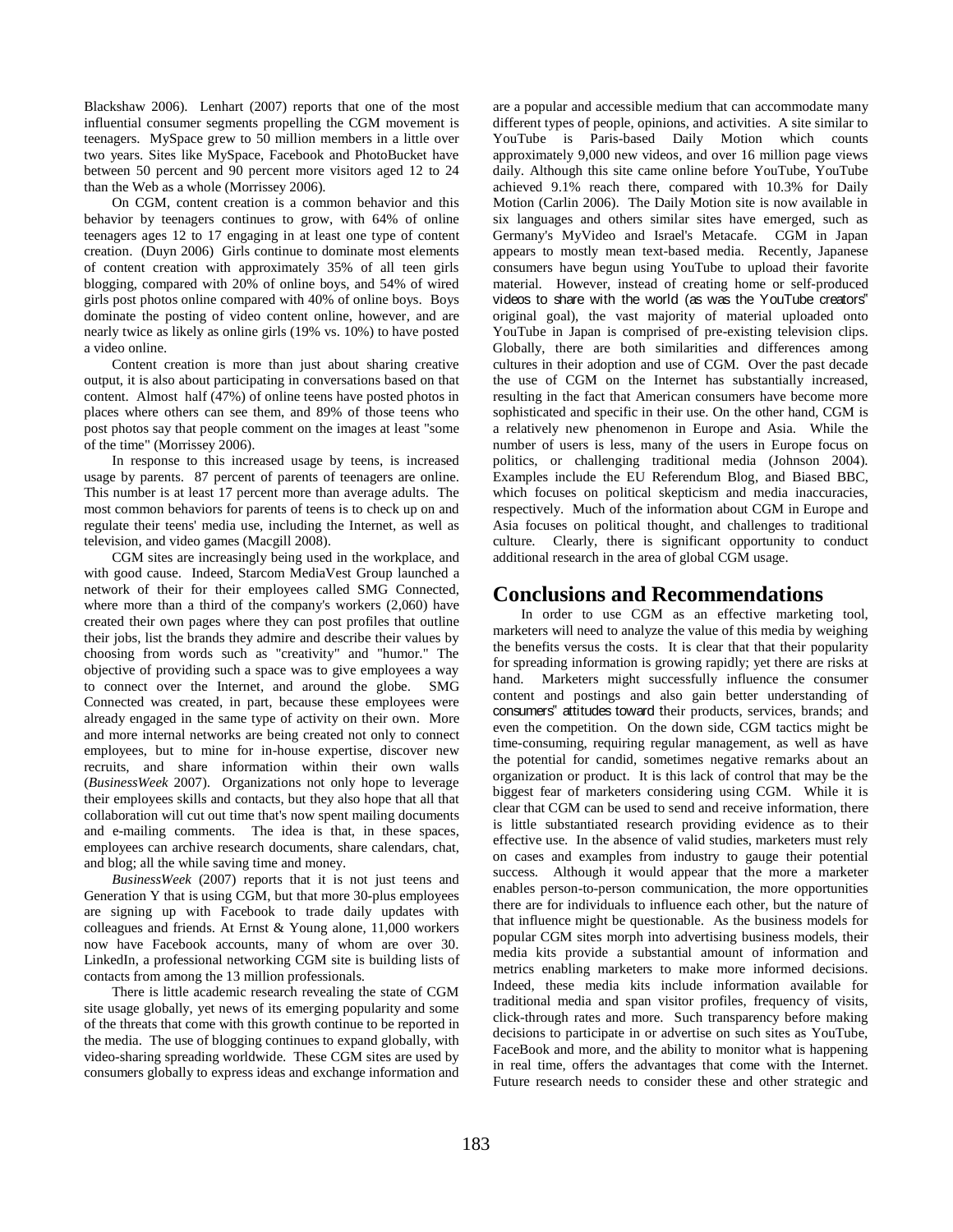tactical variables so that marketers may develop a stronger understanding of CGM and their potential role in marketing programs.

Although global analysis is somewhat beyond the scope of this research, it was briefly addressed in consideration of the current usage of CGM in some international markets and in terms of future and related research.

It is predicted that CGM will continue to catch on with consumers, marketers, and with organizations, in general. Use of CGM by legitimate companies and groups will likely amplify the perceived validity of CGM as a viable communication medium. Advances in technology and user-friendly software will also undoubtedly lead to an increase in the number of CGM sites and posts. As competition on the Web increases and consumer usage expands, it will become increasingly important for marketers to consider the use of CGM as a viable marketing medium.

CGM usage is growing and might provide value to both consumers and to marketers, and therefore, marketing practitioners must continue to scan the environment for new developments that may impact the creation and use of marketing programs that include CGM. Again, CGM allows for customer information that can be harvested via metrics, providing insights into customer behavior, demand, customer perceptions, language, and more. It has been long known that such rich information allows for individualized and customized marketing strategies, as well as the ability to target the right customer groups with relevant messages that resonate. Marketing tactics in product development, pricing, and distribution can also consider the information obtained from CGM. (Dreighton 1996). Therefore, it is becoming increasingly important that academicians and practitioners consider identifying, monitoring, measuring and interpreting the consumer-generated sites that are relevant to their industry. This might be a challenge due to the rise of CGM sites and the metrics associated with all of them. Certainly, popularity (unique visitors) and any growth indicators are metrics that should be considered valuable. Qualitative measures such as "what are consumers saying about my brand, or my competitors" brands" can be easily obtained through various programs at a low cost, or no cost at all.

Future research possibilities are broad in scope. It would be highly relevant and substantial to identify key metrics that would be most useful to practitioners for decision making. Other research should focus on the evolution of CGM and specific sites and their value to practitioners and consumers. The author"s have also identified a need to differentiate such value as it applies to general CGM sites as compared to niche or specialized sites.

#### **References**

Bakos, Yannis (1997), "Reducing Buyer Search Costs: Implications for Electronic Marketplaces," *Management Science*, Vol. 43, No. 12, 1676-1692.

Bierma, Nathan (2002), "Our Online Diarist finds it Easy to Get Lost in the Blog," *Chicago Tribune*, August 2, (accessed March 20, 2009), [available at <http://www.chicagotribune.com/search/dispatcher.front?Query= weblogs&target=article> ]

Blackshaw, Pete (2005), "The Pocket Guide to Consumer-Generated Media," *The ClickZ Network*, June 25, (accessed June 25, 2007), [available at http://www.clickz.com/showPage.html?page=3515576].

Bradlow, Eric T. and David C. Schmittlein (2000), "The Little Engines that Could: Modeling the Performance of World Wide Web Search Engines," *Marketing Science*, Vol. 19, No. 1, Special Issue on Marketing Science and the Internet, Winter, 43-62.

Burton, Mary and Joseph Walther (2001), "The Value of Web Log Data in Use-Based Design and Testing," *Journal of Computer-Mediated Communication*, 6 (3), April, (accessed May 17, 2003), [available at

http://www.ascusc.org/jcmc/vol16/issue3/burton/html].

Carlin, Dan (2006), "Can Daily Motion Challenge YouTube?" BusinessWeek.com, Nov. 14, (accessed April 1, 2007), available at

[http://www.businessweek.com/globalbiz/content/nov2006/gb200 61114\_086712.htm?chan=search].

Cho, Young-Saul, Yong-Sauk Hau and Park Jae-Chase (2002), "The DN Grid Model for E-Positioning in E-Business Environment." *International Academy of E-Business Conference Proceedings,* International Academy of E-Business: Las Vegas, NE, 46-49.

Clark, Tony (2001), "Communities and Business: A New Way of Organizing," The Fourth International Conference on Virtual Communities, June 20-21, (accessed December 11, 2006), [available at

http://www.infonorties.com/vc/vc01/slides/clark\_files/frame.htm].

Crampton, Thomas (2007), "Europe: Turkey: YouTube Blocked over Content Found Offensive," *World Business Briefing*, March 8, (accessed March 29, 2007), [available at http://query.nytimes.com/gst/fullpage.html?res=9903E0DE1231F 93BA35750C0A9619C8B63].

Dickey, Irene J., William F. Lewis and Jennifer Siemens (2008), "The Evolution of Internet Weblogs: History, Current Trends, and Projections of Usage in Marketing Strategy," *Journal of Business and Behavioral Sciences*, Vol. 19, No. 1, 91-102.

Donada, Carole (2002), "E-Business and Automotive Industry: What Stakes for the European Dealers?" *International Academy of E-Business Conference Proceedings*, International Academy of E-Business: Las Vegas, NE, 76-79.

Dreighton, J. (1996), "The Future of Interactive Marketing," *Harvard Business Review*," November/December, 151-162.

Duyn, Aline van (2006), "How Advertisers are Struggling to Reach Webwise Teens," *Financial Times*, May 24, 6, 9.

Hart, Christopher and Pete Blackshaw (2006), "Internet Inferno," *Marketing Management*," (January-February), 19-25.

Haubl, Gerald and Valerie Trifts (2000), "Consumer Decision Making in Online Shopping Environments: The Effects of Interactive Decision Aids," *Marketing Science*, Vol. 19, No. 1, Special Issue on Marketing Science and the Internet, Winter, 4-21.